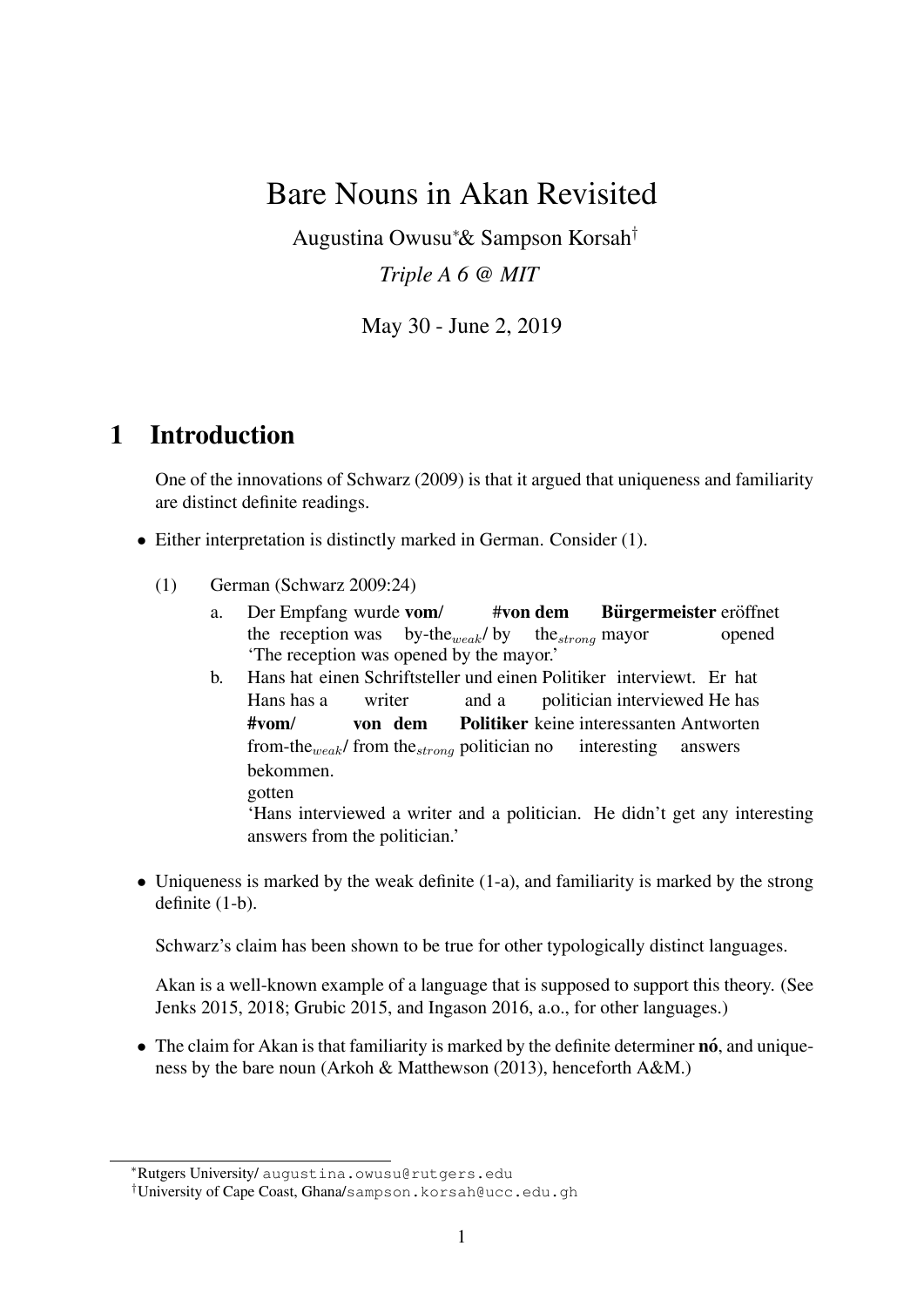### Main Claim of This Talk

We argue that bare singular nouns in Akan do not have a definite reading, contra A&M.

### Goal

Provide independent evidence in support of the above claim.

Suggest a reanalysis of the Akan pattern á la Coppock and Beaver's (2015).

- Specifically, following Coppock and Beaver's (2015) notion of determinacy verses definiteness, we argue that bare nouns in Akan are always indefinite, but can have a determinate reading.<sup>1</sup>
- Provide an analysis of bare plural nouns, i.e. that they have a kind reading.

## 2 The Facts

### 2.1 Determiners in Akan

- Akan (Kwa, Niger-Congo; spoken in Ghana), like English has a definite determiner (2-a) and an indefinite determiner (2-b).
	- (2) Definite & Indefinite
		- a. Kofi to-o Kofi buy-PST shirt <u>ataadee nó</u> DEF 'Kofi bought the shirt.'
		- b. Kofi to-o Kofi buy-PST shirt <u>ataadee. bi</u> INDEF 'Kofi bought a (certain) shirt.'
- *•* But, unlike English, Akan allows bare singular nouns (BN) (3-a).
	- (3) Singular BN
		- a. Kofi to-o Kofi buy-PST shirt ataadeE. 'Kofi bought a shirt.'
		- b. \*Kofi bought shirt.

#### 2.1.1 The definite determiner *no´*

There are two competing analysis of the definite determiner.

- A&M argue that it marks familiarity, and Bombi (2018) claims it marks uniqueness, based on data like (4).
- (4) a. Mmofrà nó wó dàn nó mù. children the be room the in 'The children are in the room.'

<sup>&</sup>lt;sup>1</sup>Note: This claim is substantially different from that which we proposed originally in our abstract.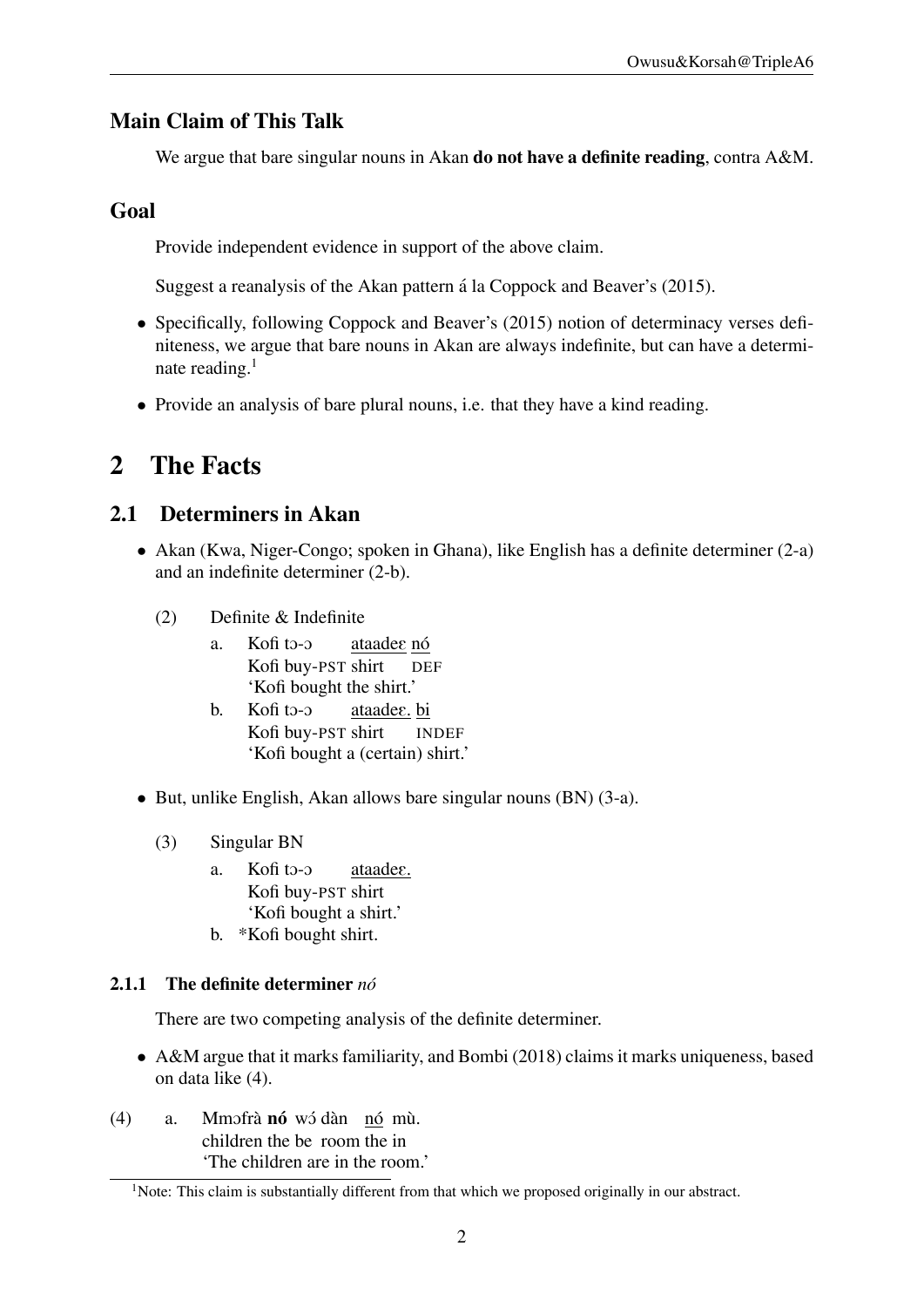b. **Awia** (nó) a-pue. sun DEF PERF-come.out 'The sun is out.'

#### 2.1.2 The indefinite determiner bi

The indefinite determiner, bi, allows for both wide and narrow scope readings.

- (5) Osikanni biara to-o rich.person every buy-PST house INDEF dan bi 'Every rich person bought a (certain) house'
	- $\forall x. \text{Richperson}(x) \rightarrow \exists y \text{ house}(y) \land \text{buy}(x, y)$
	- $\exists y \text{.house (y)} \wedge [\forall (x) [\text{Richperson}(x) \rightarrow buy(x, y)]$
- (6) Sogyani bi soldier INDEF stand door every mouth gyina pono biara ano. 'A soldier is guarding every door.'
	- $\# \exists x$ . Soldier (x)  $\land [\forall (y)[door(y) \rightarrow guard(x, y)]$
	- $\forall y. Door(y) \rightarrow [\exists x \text{ soldier } (x) \land guard(x,y)]$

#### 2.2 Bare Nouns

The bare noun is preferred for the low scope reading.

- (7) Osikanni biara to-o rich.person every buy-PST house dan 'Every rich person bought a (certain) house'
	- $\forall x. \text{Richperson}(x) \rightarrow \exists y \text{ house}(y) \land \text{buy}(x, y)$
	- $\bullet$  \* $\exists y.$ house (y)  $\land$  [ $\forall$ (x)Richperson(x)  $\rightarrow$  buy(x,y)]
	- *•* (7) does not have the interpretation that there is a single house such that all the rich men bought.
- (8) Sogyani gyina Epono biara ano. soldier stand door every mouth 'A soldier is guarding every door.'
	- $\bullet$  \*  $\exists x$ . Soldier (x)  $\land$  [ $\forall$ (y)[door(y)  $\rightarrow$  guard(x,y)]
	- $\forall y. Door(y) \rightarrow [\exists x \text{ soldier } (x) \land guard(x,y)]$
	- There is a different soldier guarding each door; it doesn't have the weird meaning.<sup>2</sup>

<sup>2</sup>The bare noun has a subset of the readings of the indefinite *bi*. This is interesting on its own but not for today's purposes.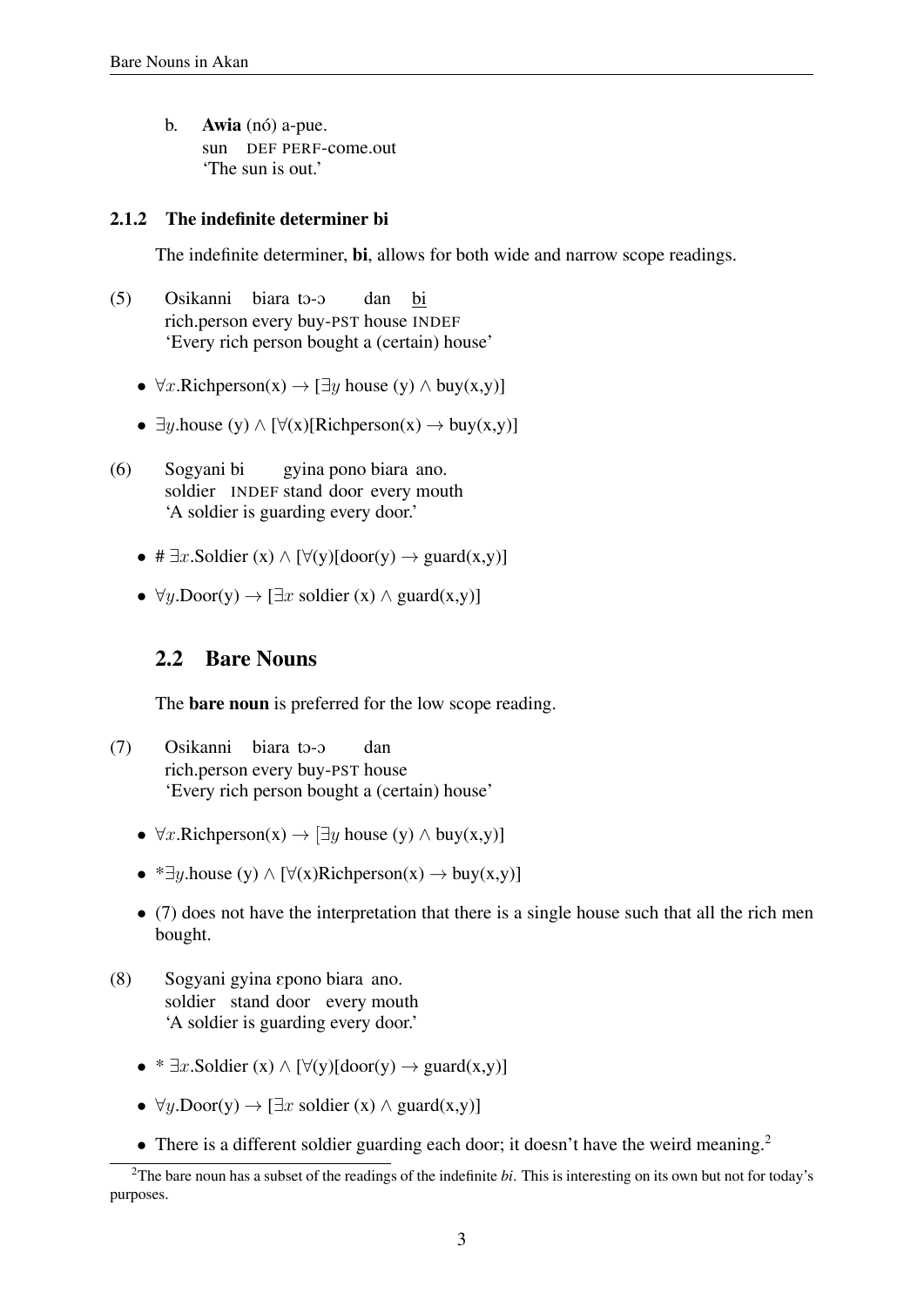#### Bare Singular Nouns in Akan are NOT Definites

- The claim that bare nouns in Akan have a definite reading is prevalent in the literature though it is not really supported empirically.
- *•* This claim was first reported by A&M (*in a footnote*), and has been repeated in the literature by Schwarz 2013, Bombi 2018, Jenks 2018 *inter alios*.
- We will show that only a small subset of bare nouns in Akan get this so-called definite reading. Consider the following:
- (9) Me-hu-u 1SG-see-PST SG-dog kraman 'I saw a dog.'
- (10) Me-hu-u 1SG-see-PST president Omanpayin. 'I saw the president.'
- $(11)$  a. **Abofra no maame**  $(*n6)$  ba-a child DEF mother DEF come-PST here ha 'The child's mother came here.'
	- b. Abofra no nua child DEF sibling DEF come-PST here (nó) ba-a ha. 'The child's sibling came here.'

### 2.3 Generalization

A bare noun gets a "definite" reading if it is semantically unique, i.e., the denotation in the context is singleton set e.g. *sun, president, mother*, as in (10-b).

- Löbner (2011) argues that these types of nouns are already type  $e$  so they do not need any operation to turn them to type *e* unlike NPs of type  $e \rightarrow t$ .
- He argues that using the definite determiner with these nouns in English is superfluous.
- In addition, in languages with definite bare nouns, typically, all noun types can have the definite reading
- (12) Mandarin Hufei he-wan-le Hufei drink-finish-PERF soup tang. 'Hufei finished the soup.'
- (13) Hindi Bacca khel rahaa hai. kid play PROG PR 'The kid/\*a kid is playing.'
	- In both the Mandarin and Hindi example, the nouns are regular  $e \rightarrow t$  nouns which do not denote singleton sets but they still have a definite reading.

This shows we cannot keep grouping Akan with these languages.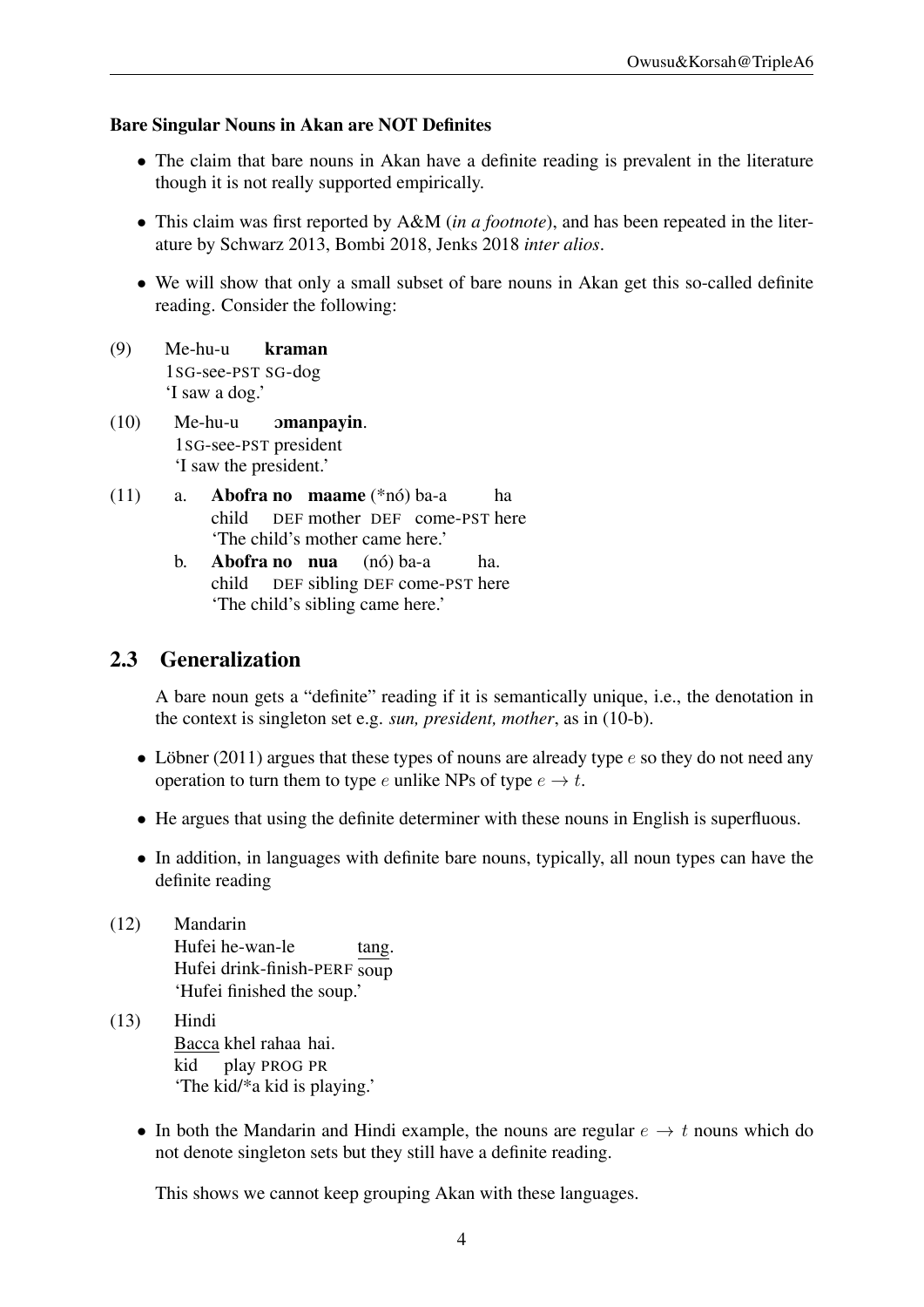## 3 Going Forward

The empirical facts do not support the analysis that bare nouns in Akan have a definite reading

But we acknowledge that a subset of nouns have this so-called definite reading. We will account for this interpretation.

To do this, we will adopt some ideas from Coppock and Beaver's (2015) analysis of the the definite determiner in English

• We will show that separating definiteness from determinacy will help account for the facts in Akan.

## 4 Determinacy vs Definiteness (DvD)

- *•* Coppock and Beaver (2015) have a theory of definiteness that separates Definiteness from Determinacy.
- It proposed to account for data such (14) where the use of the definite determiner does not presuppose existence, i.e. there is no referent for *only invited talk*.
- (14) Anna didn't give the only invited talk.
	- To account for this data, they argue that we need to separate denoting an entity (determinacy), from the meaning of the definite determiner.

Determinacy consists in denoting an individual

Definiteness is seen as a morphological category which, in English, marks a (weak) uniqueness presupposition, and in Akan marks a familiarity presupposition

- *•* They propose the following as the interpretation of the English determiners THE and A. Crucially, they are both identity functions.
- $\bullet$  THE=  $\lambda$ P. $\lambda$ *x*. [∂ (|P| ≤ 1 ∧ P(*x*))] The cardinality of P is at least one ( *weak uniqueness presupposition but no existence presupposition*)
- $A = \lambda P$ . P (Winter 2001)
- In addition to these determiners, there are two type shifters that are freely available
- (15) IOTA =  $\lambda P_t x$ ,  $P(x)$ IOTA: denotes the unique individual satisfying the description of the noun, thus giving a determinate interpretation.
- (16) EX =  $\lambda$ P. $\lambda$ Q. $\exists x$ . [P (*x*)  $\wedge$  Q(*x*) ] EX: introduces an existential quantifier, giving an indeterminate interpretation.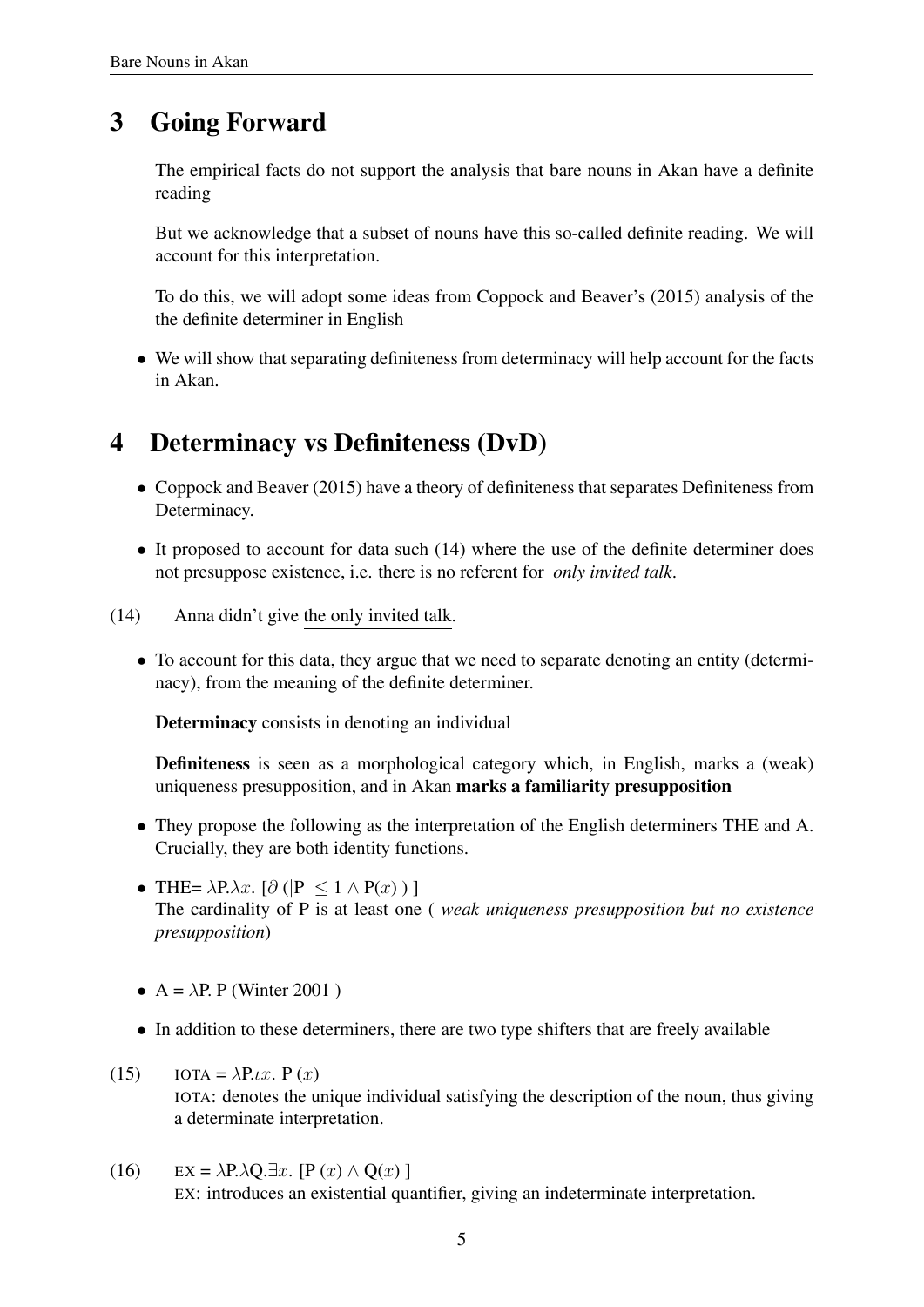In principle both the definite and the indefinite determiner are compatible with an iota and EX type-shifter. Consequence of this analysis is that the definite determiner does not block *ι* type-shift, contra Chierchia (1998). The fact that the presence of a definite determiner does not block  $\iota$  type-shift is also argued for by Jenks (2018).

### Determiners and Type-shifting

(17) *the boy*: determinate (type *e*)

 $\iota x.\mathsf{boy}(x)_{e}$ 

$$
\lambda P. \iota x P(\widehat{x})_{(e \to t) \to e} \qquad \lambda x. [\partial (|\overline{\text{boy}|} \le 1) \wedge \text{boy}(x)]_{e \to t}
$$

$$
\lambda P. \lambda x. [\partial (|\overline{\text{P}}| \le 1) \wedge \text{P}(x)] \qquad \lambda x. \text{boy}(x)
$$

$$
|\text{the}_{(e \to t) \to (e \to t)} \qquad \text{boy}_{e \to t}
$$

(18) *a boy:* indeterminate (type  $e \rightarrow t \rightarrow t$ )

$$
\lambda Q. \exists x [boy(x) \land Q(x)]_{e \to t \to t}
$$
\n
$$
\lambda P. \lambda Q. \exists x [P(x) \land Q(x)]_{(e \to t) \to (e \to t \to t)} \qquad \lambda x. boy(x)_{e \to t}
$$
\n
$$
\lambda P. P \qquad \lambda x. boy(x)
$$
\n
$$
a(n)_{(e \to t) \to (e \to t)} \qquad boy_{e \to t}
$$

*a(n)* NPs in English do not get a determinate interpretation because...

- *•* ι denotes a special 'undefined individual', if there fails to be exactly one satisfier of the predicate. The undefined individual is denoted as  $\sharp_e$  (Haug 2013)
- Semantic interpretation rule:*ι*  $[[\iota u\phi]] = d$  if  $\{x : [\phi]]^{M,w,g[i \to x]} = T\} = d; \sharp_e$  otherwise
- *iota* shift is applicable in a given context if existence and uniqueness are in the common ground.

For instance, the speaker could have used a definite DP with a uniqueness projection, (19) presuppose uniqueness is not satisfied in the contex.

(19) I saw a student

- *•* Maximize Presupposition (Heim 1991, Sauerland 2003, Sauerland 2008, Chemla 2008, Percus 2006, Schlenker 2012)
- In addition, a determinate reading for  $a(n)$  is also ruled by the **Type Simplicity** constraint
	- Principle: Type Simplicity (Coppock and Beaver 2015) *Given a choice between two type-shifting operations, a hearer should choose the one resulting in the simpler type and accommodate any associated presuppositions if they are consistent with the available evidence as to what the speaker presupposes.*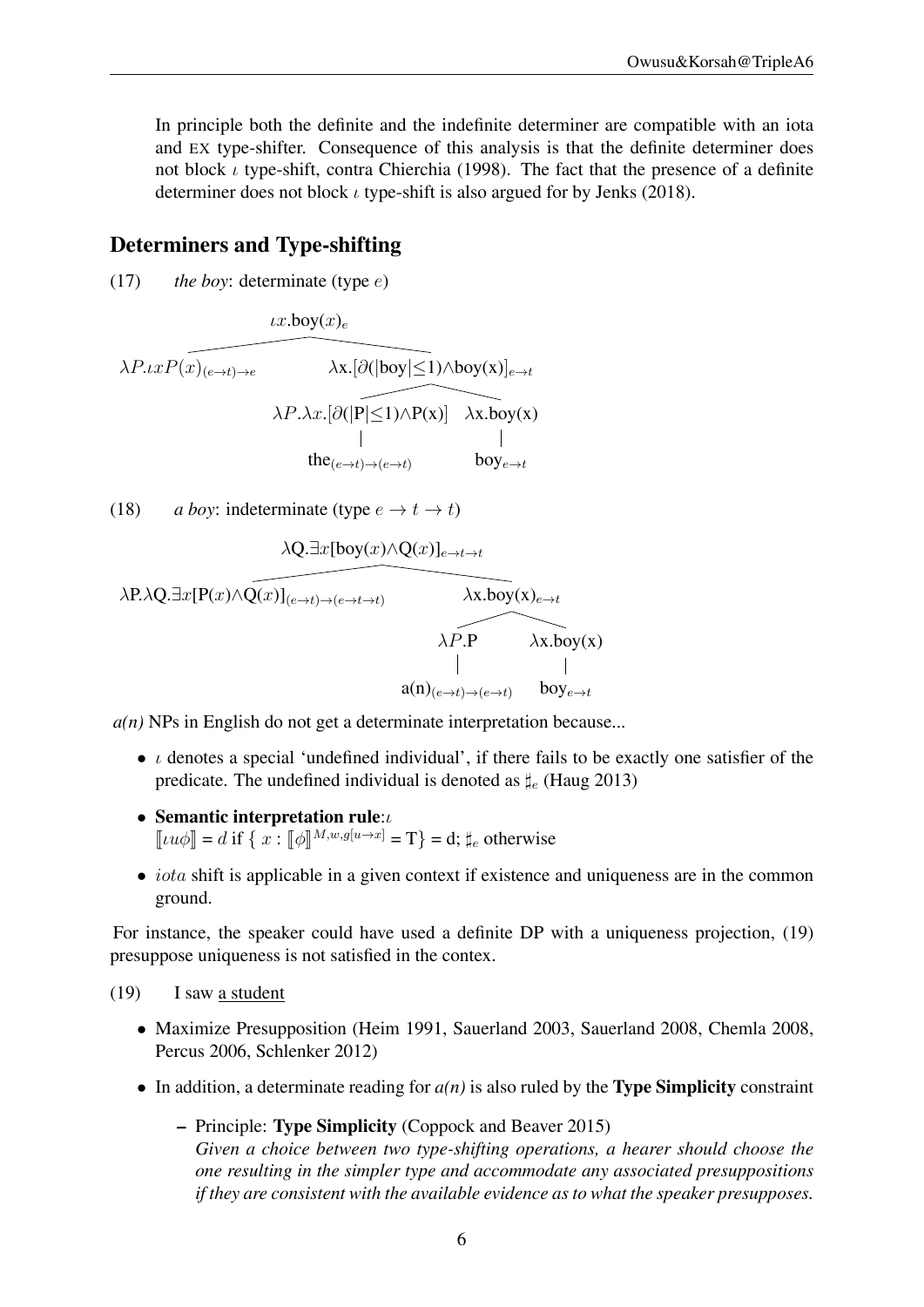- ∗ *e* is a simpler type than *e* → *t* → *t*
- ∗ ι *> EX* which is consistent with Dayal's(2004) ranking of type-shifters, *{*ι*,* <sup>∩</sup> *} >* ∃.

# 5 Extending the analysis to Akan

The bare noun in Akan gets a "definite" reading if it is semantically unique.<sup>3</sup> Therefore (20) is interpreted as indefinite while (21) is interpreted as definite.

- (20) Me-hu-u 1SG-see-PST SG-dog kraman. 'I saw a dog.'
- $(21)$  Me-hu-u 1SG-see-PST president Omanpayin. 'I saw the president.'
	- Now, we are going to restate this in the new terminology we have learned form Coppock and Beaver
	- *•* Bare nouns in Akan do not have a definite reading; because definiteness is reserved for the definite determiner
	- Bare nouns in Akan can have a **determinate** or **indeterminate** reading
	- In a bare noun construction, both IOTA and EX shift are available

#### 5.1 Determinate reading of bare nouns

The bare noun is type  $e \to t$ , applying the *ι* type-shift, type  $(e \to t) \to e$  derives the determinate reading of type *e*

- (22) Me-hu-u 1SG-see-PST president Omanpayin. 'I saw the president.'
	- 1. Step One: Choose a type-shifter The *type-simplificity* principle prefers ι over EX
	- 2. Step Two: If  $\iota$  is the type-shifter chosen, check if uniqueness presupposition is satisfied. The denotation of *president* is a singleton: uniqueness and existence is thus presupposed
	- 3. Therefore, we shift with  $\iota$
- (23) *president*: determinate ( *e*)

 $\iota x$ .President $(x)$ <sub>e</sub>

 $\lambda P \cdot \iota x P(x)_{e \to t \to e}$   $\lambda x \cdot \text{President}(x)$ president*<sup>e</sup>*→*<sup>t</sup>*

 $3$ By semantic uniqueness it is meant that the reference of an NP is unambiguous for reasons independent of the context or situation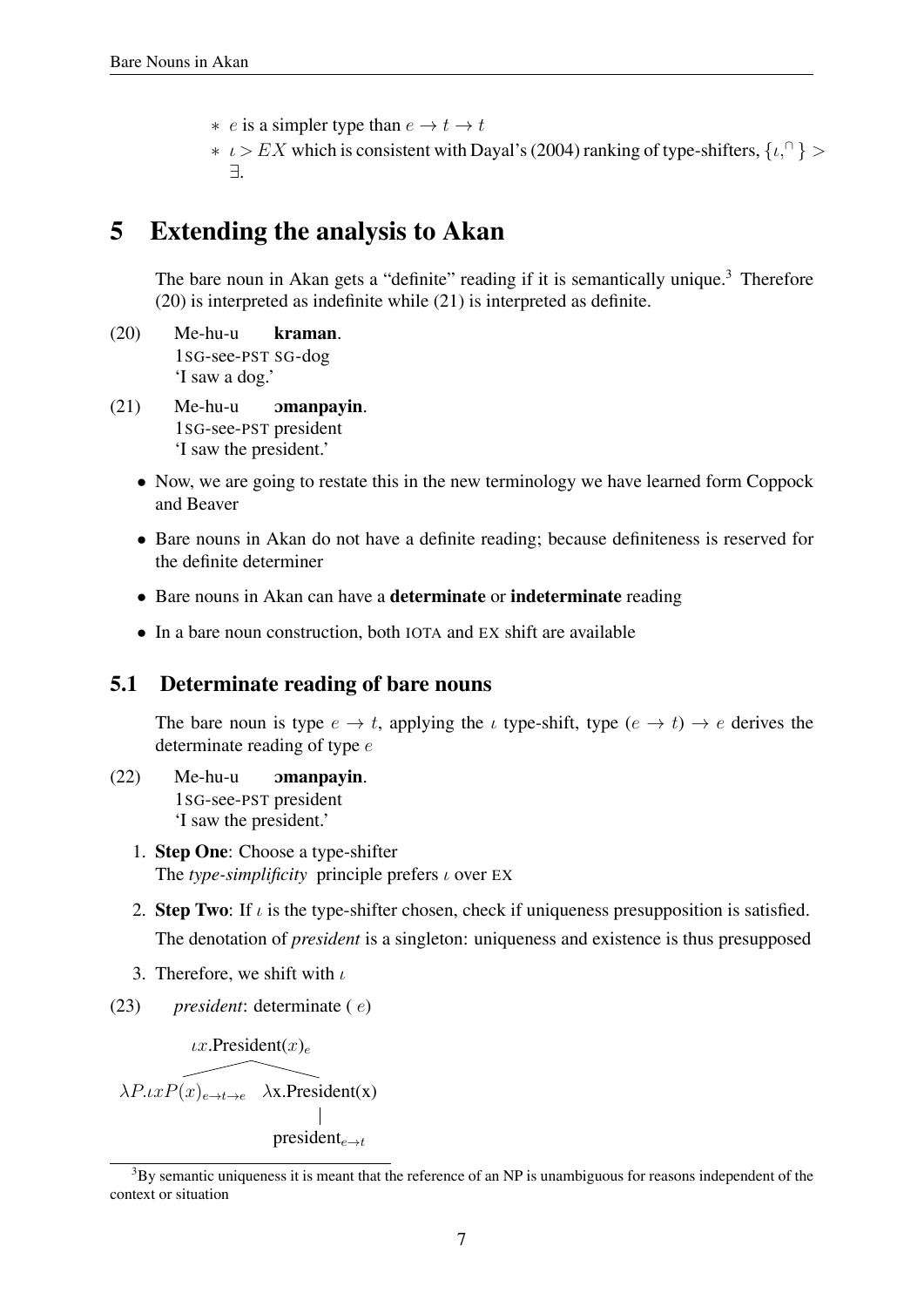#### 5.2 Indeterminate Reading of the bare noun

The bare noun is type  $e \to t$ , applying the  $\exists$  type-shift, type  $(e \to t) \to (e \to t \to t)$ derives the indeterminate reading of type  $e \rightarrow t \rightarrow t$ 

- (24) Me-hu-u 1SG-see-PST SG-dog kraman. 'I saw a dog.
	- 1. Step One: Choose a type-shifter The *type-simplificity* principle prefers ι over EX
	- 2. Step Two: If  $\iota$  is the type-shifter, check if the uniqueness presupposition is satisfied.
	- The denotation of *dog* is not singleton: uniqueness and existence is thus not presupposed.
	- Uniqueness is satisfied for non-unique nouns if there is exactly one of it in the context, in which case it is also familiar. If the NP is familiar, the definite determiner  $n\acute{o}$  is used.
	- You **cannot** shift with *ι*, therefore, use EX
- (25) *dog*: indeterminate ( $e \rightarrow t \rightarrow t$ )

$$
\lambda Q. \exists x [\text{dog}(x) \land Q(x)]_{(e \to t \to t)}
$$
\n
$$
\lambda P. \lambda Q. \exists x [P(x) \land Q(x)]_{(e \to t) \to (e \to t \to t)} \quad \lambda x. \text{dog}(x)
$$
\n
$$
\downarrow
$$
\n
$$
\text{dog}_{\langle e \to t \rangle}
$$

#### Interim Summary

- Bare nouns in Akan do not a "definite" reading, they are always indefinite.
- *•* They have a determinate when they combine with ι and *indeterminate reading* when they combine with EX.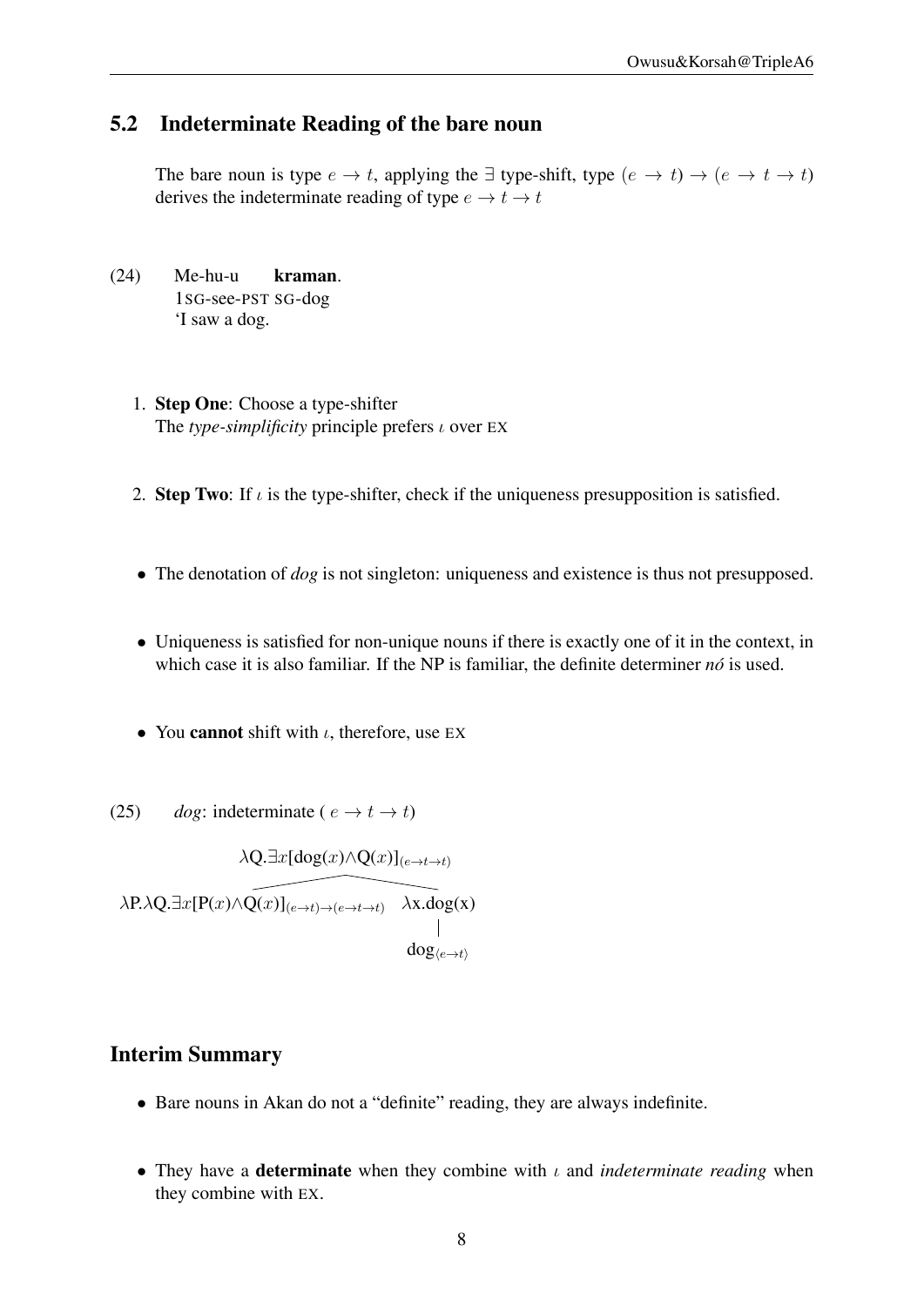#### Summary



### References

- Arkoh, Ruby, and Lisa Matthewson. "A familiar definite article in Akan." *Lingua* 123 (2013): 1-30.
- Bombi, Carla. "Definiteness in Akan: Familiarity and uniqueness revisited." *Semantics and Linguistic Theory*. Vol. 28. 2018.
- Carlson, Greg N. "Reference to kinds in English." *PhD thesis, University of Massachusetts* (1977).
- Chemla, Emmanuel. "An epistemic step for anti-presuppositions." *Journal of Semantics* 25.2 (2008): 141-173.
- Chierchia, Gennaro. "Reference to kinds across language." *Natural language semantics* 6.4 (1998): 339-405.
- Coppock, Elizabeth, and David Beaver. "Definiteness and determinacy." *Linguistics and Philosophy* 38.5 (2015): 377-435.
- Dayal, Veneeta. "Number marking and (in) definiteness in kind terms." *Linguistics and philosophy* 27.4 (2004): 393-450.
- Doron, Edit. "Bare singular reference to kinds." *Semantics and Linguistic Theory*. Vol. 13. 2003.
- Jenks, Peter. "Definite Spans and Blocking in Classifier Languages." *Berkeley Papers in Formal Linguistics* 1.1 (2018).
- Percus, Orin. "Antipresuppositions." *Theoretical and empiricalstudies ofreference and anaphora:*

*Toward the establishment of generative grammar as an empirical science* 52 (2006): 73.

Sauerland, Uli. "Implicated presuppositions." *The discourse potential of underspecified structures* 8 (2008): 581-600.